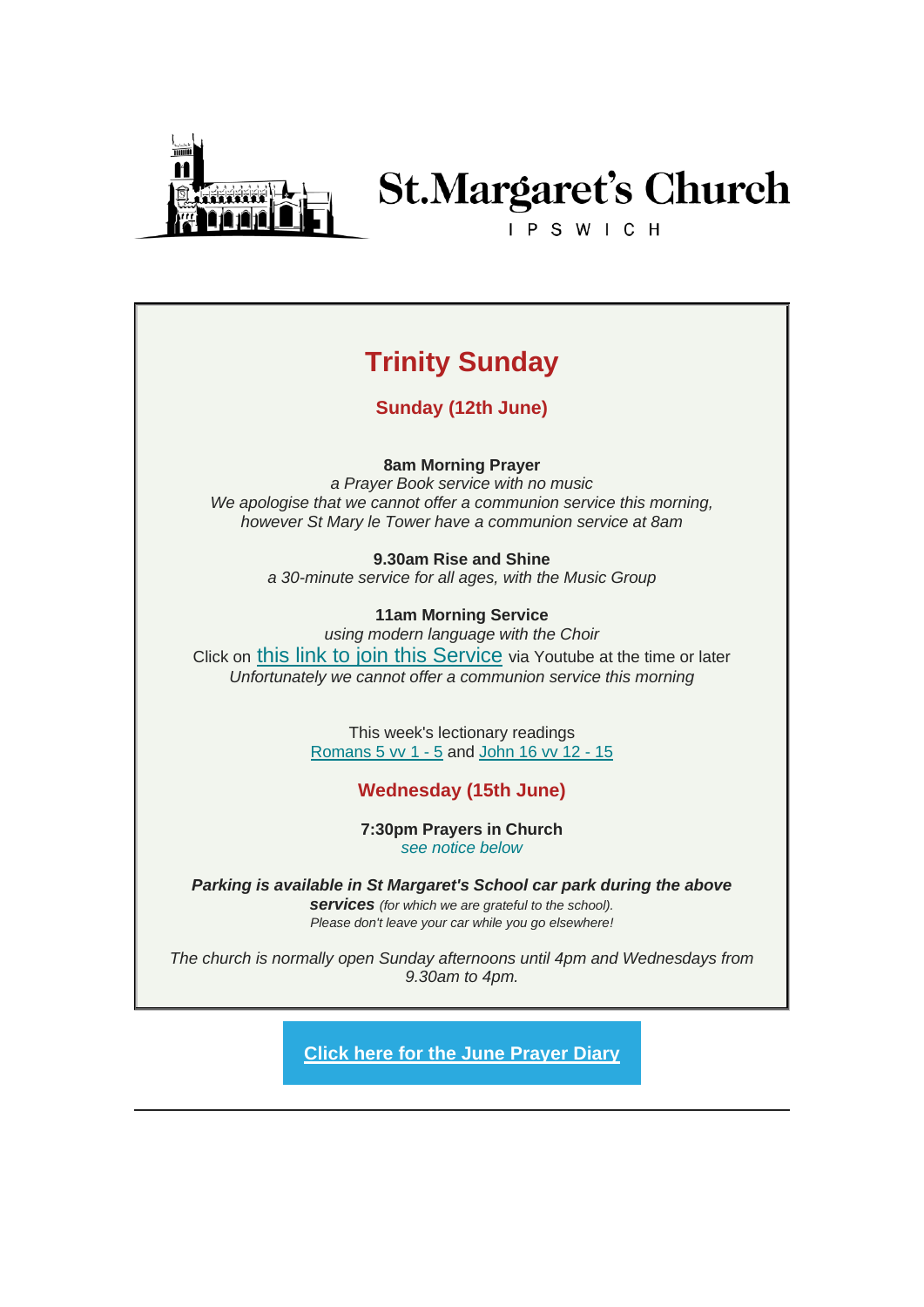

It was lovely to have all of St Margaret's School back in church this week for their school service - the church was absolutely full. We hope they will be able to come each Wednesday in term time from now on. Unfortunately, parents and visitors cannot be accommodated.

#### **Wednesday Prayers**



Our prayer times continue each Wednesday at 7:30pm, led by members of the congregation.

On Wednesday 15th June Jo Gunn, Headteacher of St Margaret's School, will be leading our prayers. The PCC regards establishing closer links with the school as a key element of our church's vision for the future. This theme will be included in our Parish Profile, which is the main document that clergy will refer to when considering whether to apply to be our vicar. Please come along to this time of prayer that will focus-in on our connections with the school.

Please pray for all those involved in leading St Margaret's through this period and in the appointment of a new vicar – you may wish to use this prayer

> **GOD OUR FATHER You have welcomed each one of us in Jesus and called us to be His Body in this place; Send us your Holy Spirit, at this time of uncertainty and change, to fill us with vision, energy, and faithfulness in prayer, that we may be true to our calling to bring new life to our community; And guide with your heavenly wisdom those who are to choose a new Incumbent for this parish, that the one whom we receive**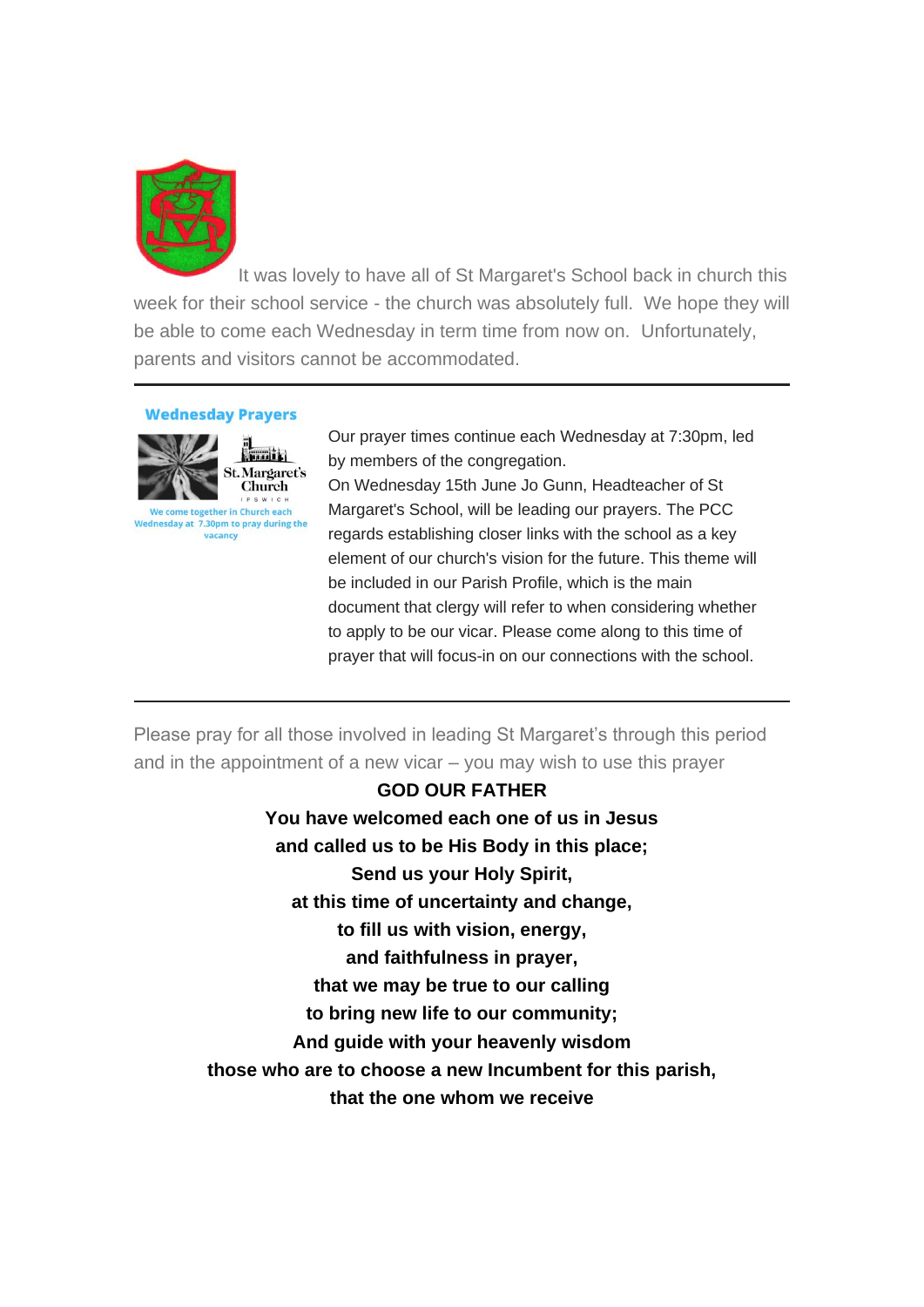**may be a wise and gentle shepherd of your people: ready to serve us with joy, to build us up in faith, and to lead us by example in loving obedience to your son, our Saviour, Jesus Christ. Amen**

# YOUR CHURCH NEEDS YOU!



Whilst we're without a vicar there are a number of extra things for the churchwardens and administrator to do, and life is feeling a little hectic. If you feel able and willing to help with some of these activities, in order to share the load, that would be hugely appreciated. Please let us know by emailing churchwardens.stmagsips@gmail.com

We had a great response to last week's request for a wedding & funeral coordinator: thank you so much to the people who said they were willing to help with that.

So at the moment we're just looking for help with the following:

Churchyard coordinator: arrange churchyard working parties, to keep the borders and paths tidy (usually only 2 per year, although could be more frequent) and occasionally liaise with the Borough Council regarding their maintenance of the churchyard.

Thank You

### *Flower arrangements*

*Thank you to all who came along and decorated the Church for the Queen's Platinum Jubilee celebrations. It was lovely to have some new people come along and help.*

*We would like all arrangements cleared on or before Saturday 11th June please. The Church will be open from 9.30 - 11am only.*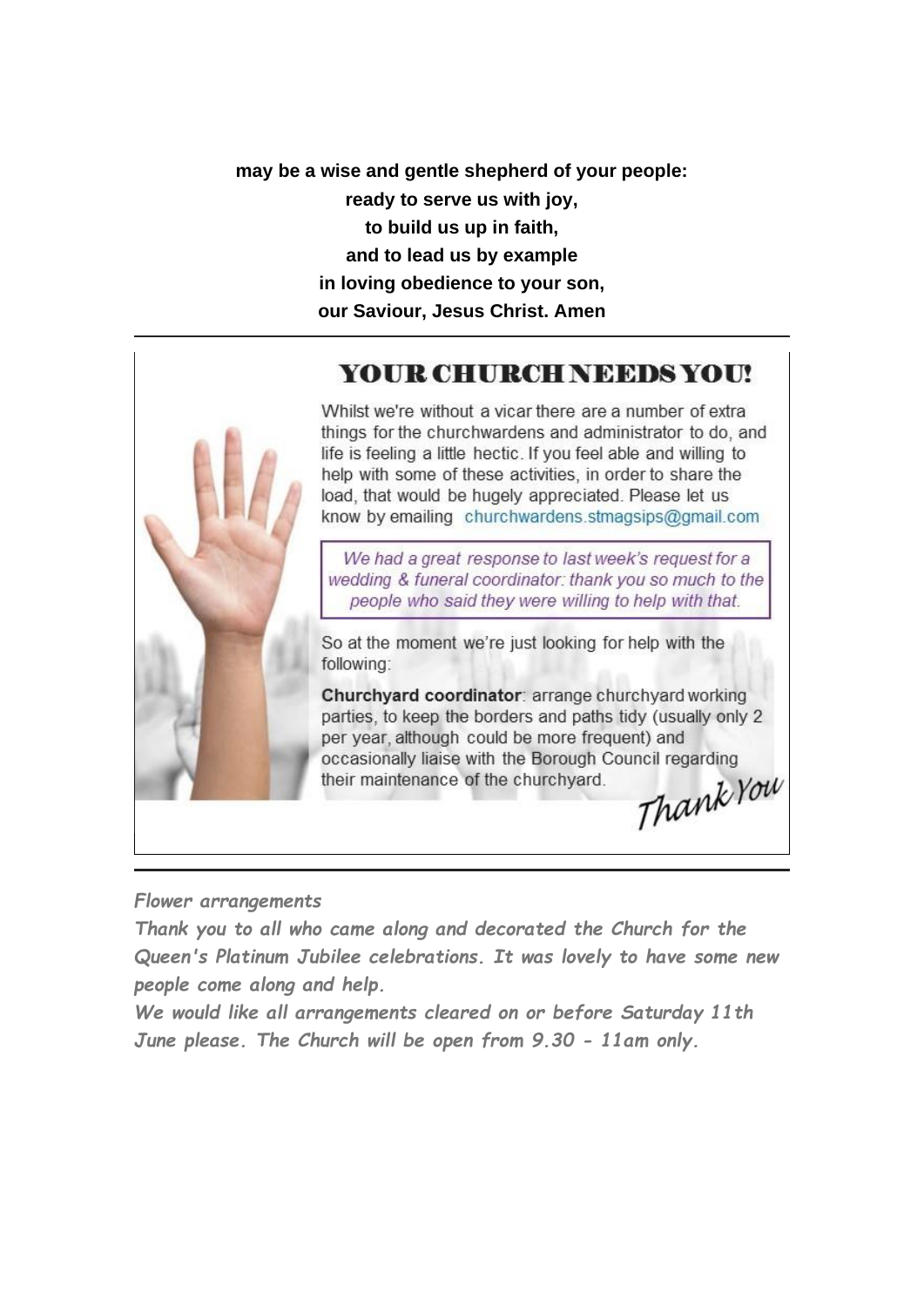*Please take your oasis home and put it in your black bins and put all foliage and flowers on the compost heap at rear of Church yard please. Do not leave it for someone else to clear up. Thank you.*

## **Replacement Lighting**

After years of preparation, on Monday 13th June work will start in church to replace the internal lighting. The new scheme will improve light levels throughout the church, replace aging wiring and save energy. Please understand that church openings (apart from services and other planned events) may be restricted during the 6-8 weeks that the work is expected to take.

As in previous years, our church will be used as part of **Ipswic[h](https://stmargaretsipswich.us18.list-manage.com/track/click?u=00f35ffe4f14f96cb2284d5af&id=2eda3766cf&e=a489694140) Music Day** on July 3rd. The organisers have wondered if any of our congregation would like to act as stewards in church between 13:50 and 15:40pm (which will host Martlesham Brass and Trianon). For more details please contact [verger.stmagsips@gmail.com](mailto:verger.stmagsips@gmail.com?subject=Music%20Day) by 15th June.



The use of face coverings is optional.

Communion will be received at the rail, still by bread alone. Reminders of the procedure will be given during the service. You are encouraged to remove your mask (if you are wearing one) at the communion rail so that you can take the bread before you move away.

We fully support those who prefer to continue to use face coverings (for the benefit of themselves and/or others). Please continue to be aware of each others concerns -